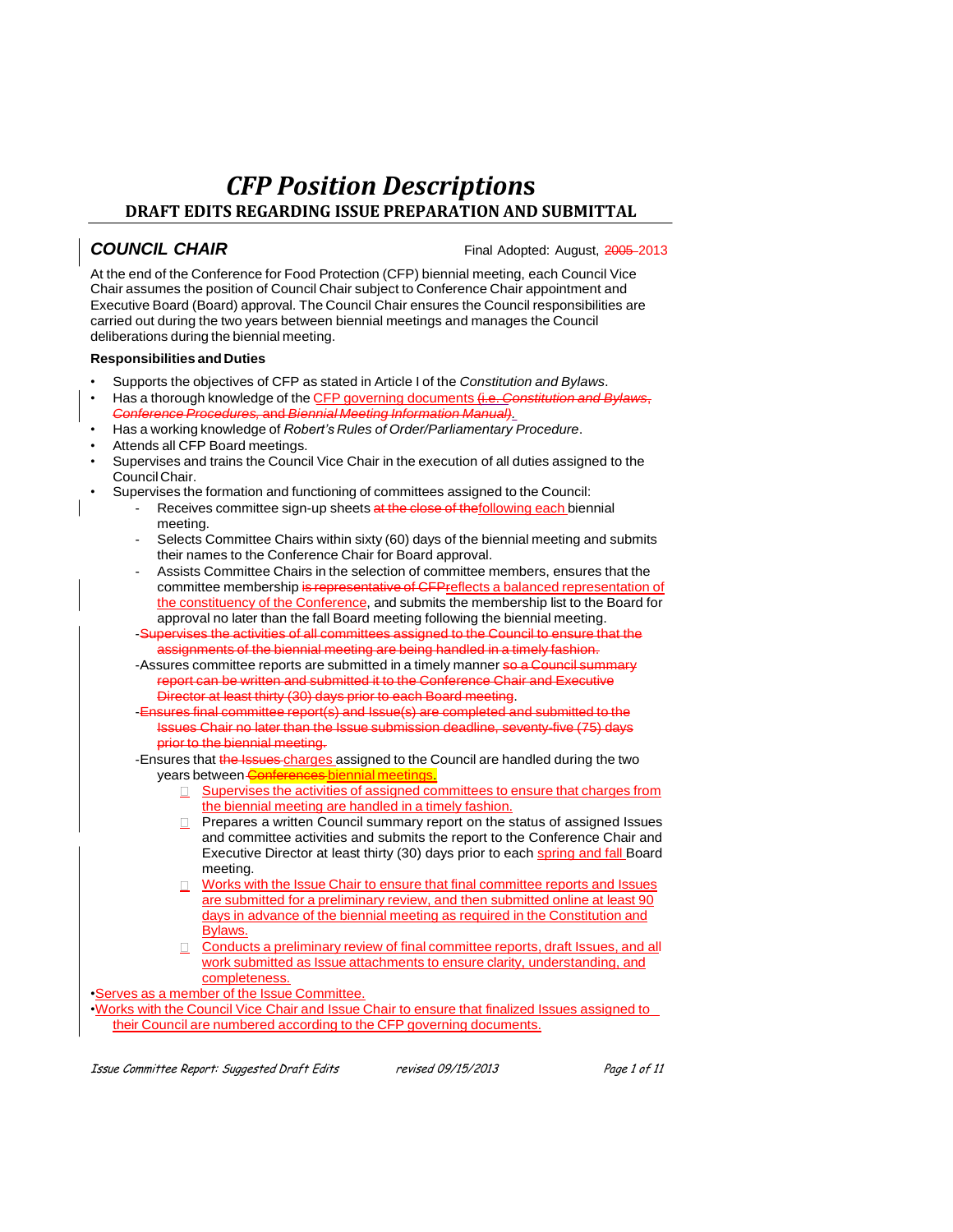- Establishes Council membership as set forth in Article IX of the *Constitution and Bylaws:*
	- Reviews Council applications as submitted during the summer preceding the biennial meeting.
	- Selects Council members ensuring balanced representation as described in Article IX and the Appendix of the *Constitution and Bylaws*
	- Provides the names of nominated Council members and alternates for appointment by the Conference Chair and approval by the Board at the fall Board meeting prior to the next biennial meeting.
	- Notifies all Council applicants of their appointment status.
	- Maintains communication with Council members prior to the biennial meeting and ensures pre-registration to confirm ability to serve on the Council.

### •At the biennial meeting:

- Attends Council member orientation session during the biennial meeting.
- Manages the Council deliberation process as described in Article XI of the *Constitution and Bylaws* and Section V of the *Conference Procedures:*
- During Council deliberations votes on Issues only in the event of a tie.
- Assigns the Council Vice Chair to supervise the activities of the Council Scribe and Runner.
- -Verifies that all Issues are properly recorded at the end of each day of Council deliberations and that the electronic copy of Issues is delivered to the Executive Director.
- -Works with Issue Chair and Scribe Supervisor to conduct a final review and editing of all Issues recommendations from their Council to ensure clarity and understanding, and to ensure Issues are in the approved format.
- Gives final approval of their Council Issue recommendations prior to publication or web posting.
- Prepares the Council Summary Report at the conclusion of Council deliberations for presentation to the Assembly of State Delegates as described in Section VII of the *Conference Procedures.*
- Consults with the incoming Council Chair to determine suitable Council Vice Chair candidates for recommendation, subject to Board review and approval and Conference Chairappointment.
- Assists incoming Conference Chair in the preparation of the final Conference recommendations pursuant to Section IX, *Conference Procedures.*

#### **Selection Criteria**

- A member in good standing of CFP.
- Commits to serving two (2) years as Council Chair and has the approval and support of their employer.

#### **In order to maintain their neutrality during Council deliberations, the following rules of conduct shall apply to the Council Chair during the biennial conference:**

- Outside the Council deliberations, the Chair shall refrain from publicly voicing a personal opinion on an Issue that is before the Council in such a manner or extent that it may call into question his or her ability to remain neutral when the Issue ultimately reaches the Council floor.
- May answer questions related to a specific Issue during Council deliberations if the intent of the response is to objectively educate or clarify the Council, presenter or person approved to address the Council.
- May offer personal opinions in the following situations: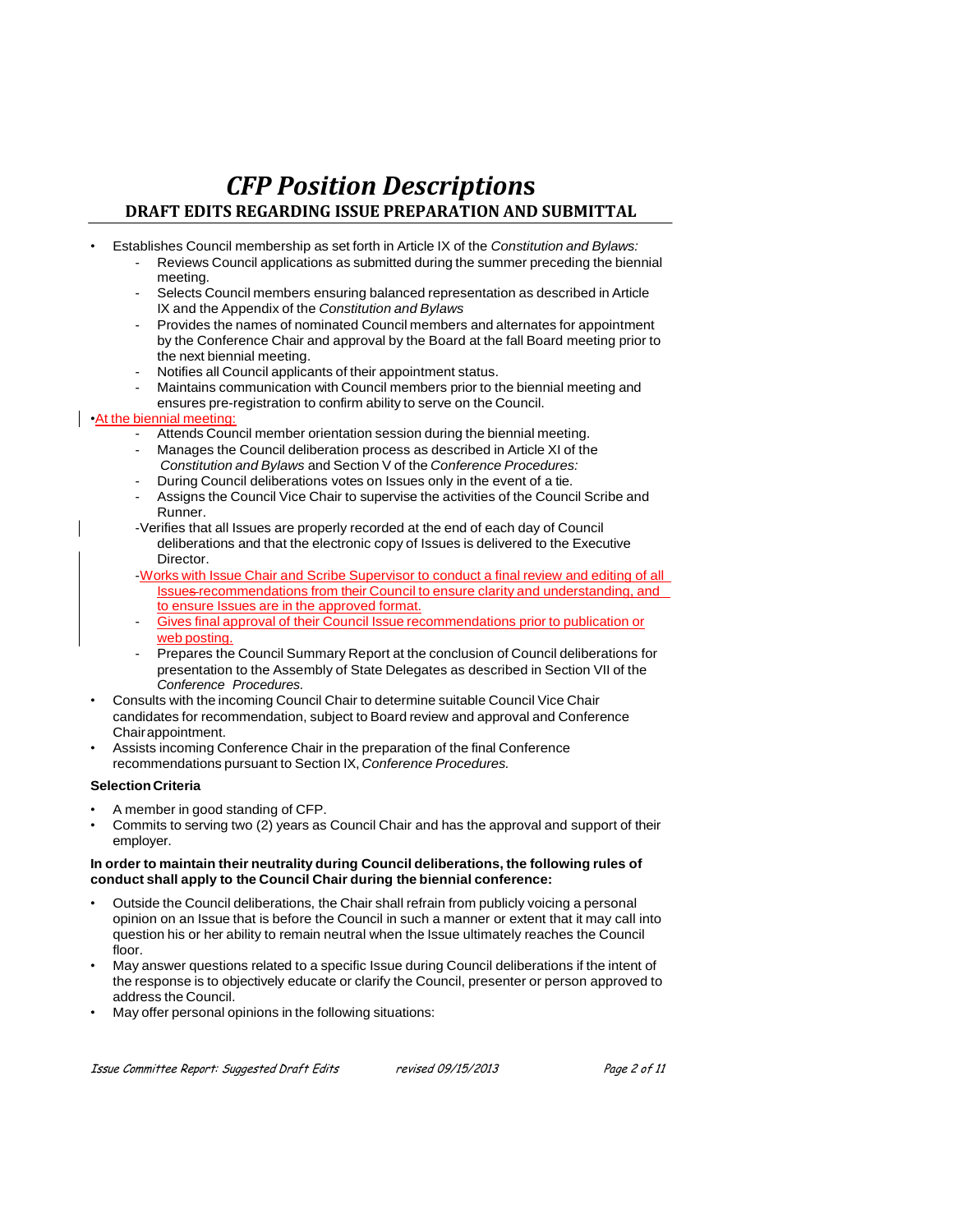- Outside of council deliberations, including constituency consensus meetings and caucuses, with the clarification that one is offering a personal opinion and not speaking as the Council Chair.
- During Council deliberations, only when one's position as Chair has been clearly relinquished to someone else (per Robert's Rules of Order Newly Revised).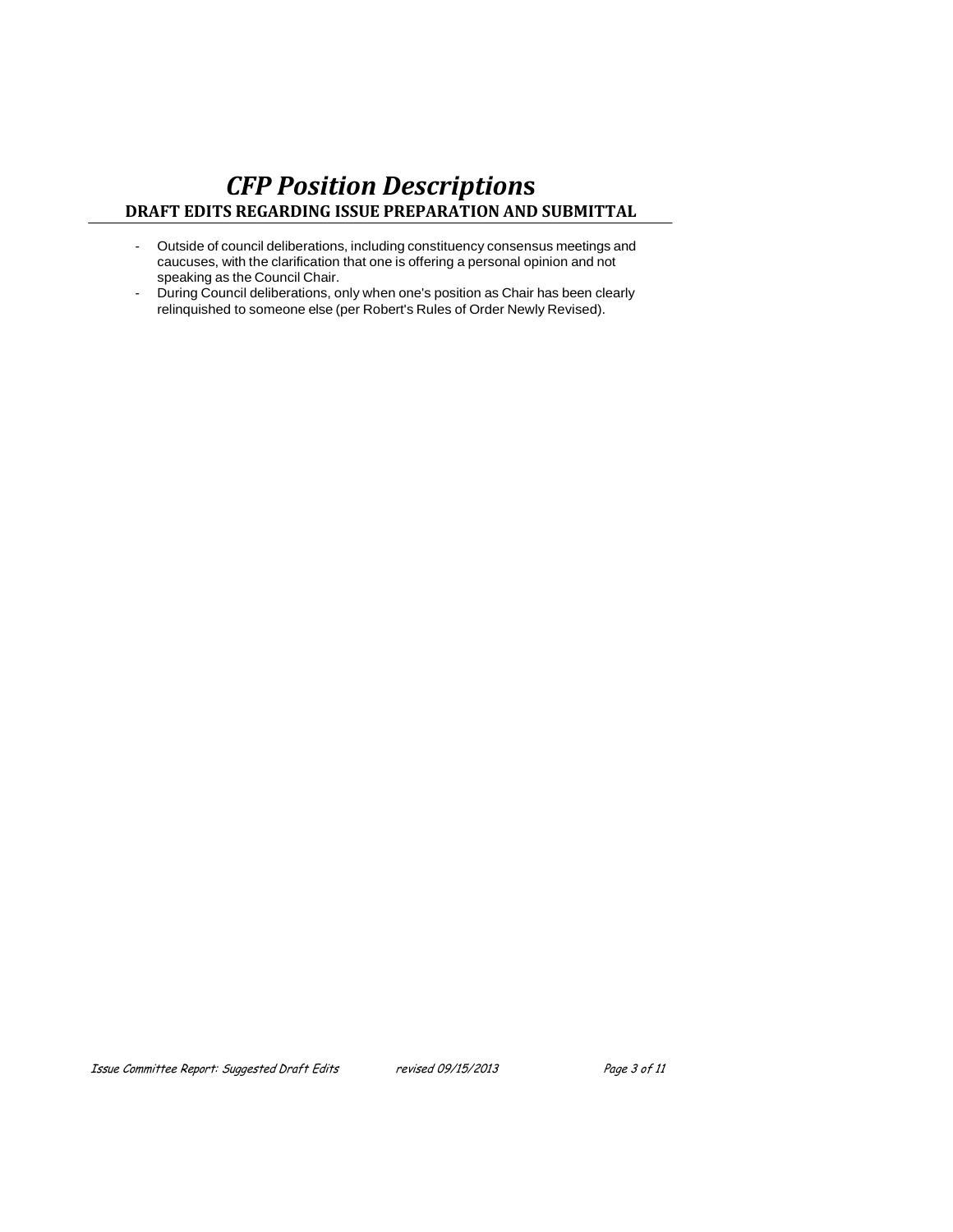## **COUNCIL VICE CHAIR Example 2013** Final Adopted: August, 2005-2013

### *PositionDescription*

At the end of the Conference for Food Protection (CFP) biennial meeting the newly elected Conference Chair, with approval by the Executive Board (Board), appoints the Council Vice Chair. The Council Vice Chair assists the Council Chair in carrying out the Council's assigned charges throughout the two years between biennial meetings as well as during Council deliberations at the biennial meeting.

#### **Responsibilities andDuties**

- Supports the objectives of CFP as stated in Article I of the *Constitution and Bylaws.*
- Has a thorough knowledge of the CFP governing documents (i.e. *Constitution and Bylaws*, *Conference Procedures,* and *Biennial Meeting Information Manual.).*
- Has a working knowledge of *Robert's Rules of Order/Parliamentary Procedure*.
- Attends CFP Board meetings.
- Assumes the duties of the Council Chair in the event the Council Chair is unable to fulfill required duties during the two (2) year term until a new Council Chair of the same constituency is appointed by the Board.
- Assists the Council Chair in selecting Committee Chairs.
- Works with the Council Chair and Committee Chairs as they select Committee members.
- Assists the Council Chair in ensuring that Committees are actively working on their assignments and meeting deadlines, including but not limited to assuring:
	- Committee assignments charges are being deliberated through face meetings or conference calls.
	- Committee membership is current and constituency balance is maintained.
	- Committee reports are written and submitted as requiredto the Council Chair at least thirty (30) days prior to the Board meeting.
	- **Ensures that f**Final committee reports and Issue(s) are completed and submitted  $\overline{as}$ required to the Issues Chair seventy-five (75) days prior to the biennial meeting. -Preliminary review of final committee reports, draft Issues, and work submitted as Issue attachments is completed to ensure clarity, understanding, and completeness.

•Serves as a member of the Issue Committee.

• Works with the Council Chair and Committee Chairs to nominate Council members and alternates, as set forth in Article IX of the *Constitution and Bylaws*, from persons who have submitted applications to the Executive Director during the summer preceding the biennial meeting.

•Works with the Council Chair and Issue Chair to ensure that finalized Issues assigned to their Council are numbered according to the CFP governing documents.

#### •At the biennial meeting:

- Assists the Council Chair during the deliberation of the Issues assigned to the Council.
- During Council deliberations, in the absence of the Council Chair, votes on Council Issues only in the event of a tie.
- -Works with the Issue Chair to ensure that any reassigned Issue, supporting documentation, and rationale for reassignment is successfully communicated and assigned to the new Council.
- Attends the Scribe/Runner Orientation and supervises the activities of the Council Scribe and Runner.
- Attends the Council member orientation session during the biennial meeting.

Issue Committee Report: Suggested Draft Edits revised 09/15/2013 Page 4 of 11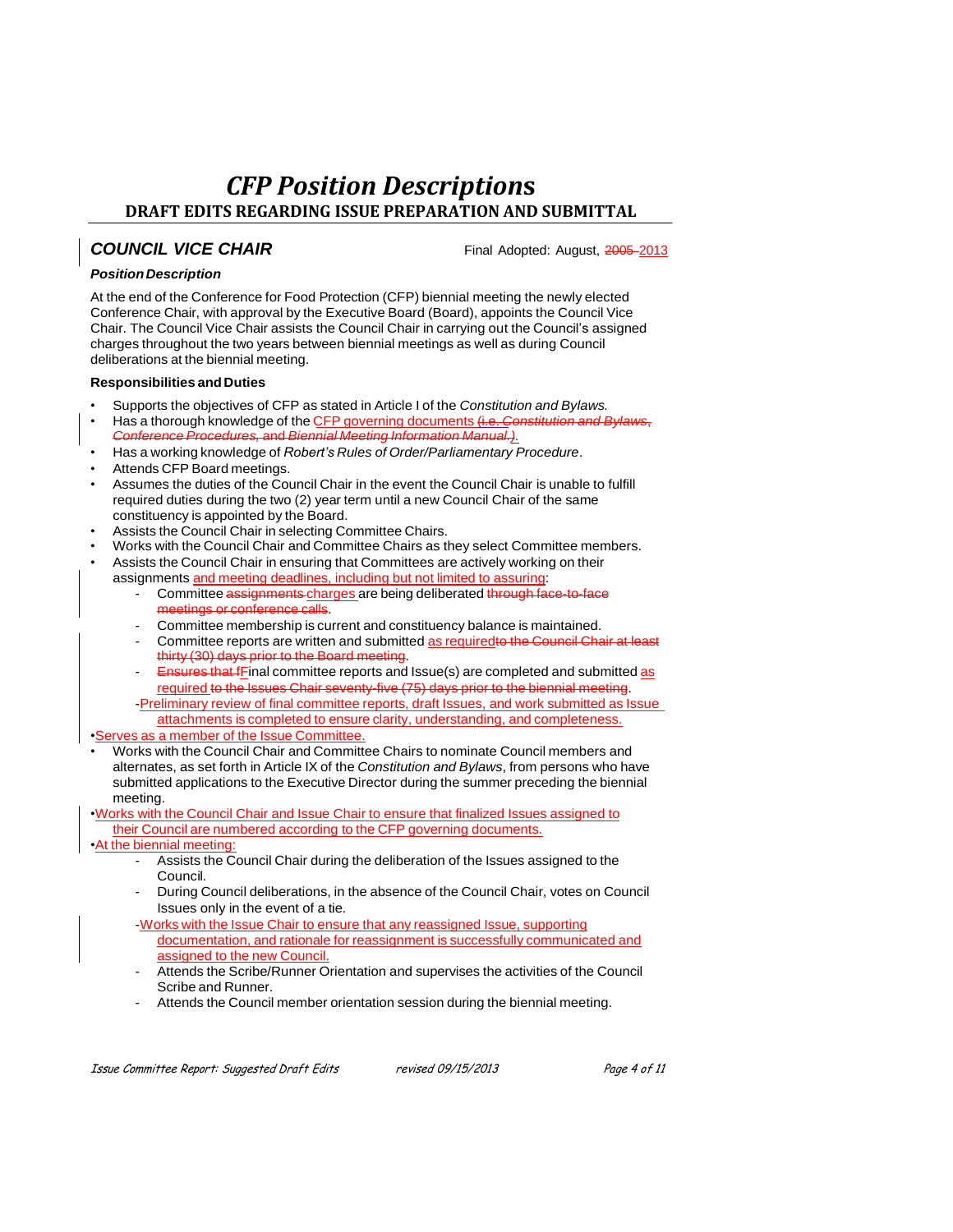- Assists the Council Chair in verifying that all Issues are properly recorded at the end of each day of Council deliberations and that the electronic copy of Issues is delivered to the Executive Director.
- -Assists in conducting a final review of all Issues prior to publication to ensure clarity and understanding, and to ensure Issues are in the approved format.
- Assists the Council Chair in preparing the Council Report for presentation to the Assembly of State Delegates.
- Consults with the outgoing Council Chair to determine suitable Vice Chair candidates and makes a recommendation to the Conference Chair subject to Board review and approval.

#### **Selection Criteria**

- A member in good standing of CFP.
- Commits to serving through two (2) biennial Conference meetings, i.e. two (2) years as Council Vice Chair and two (2) years as Council Chair; and have the approval and support of their employer.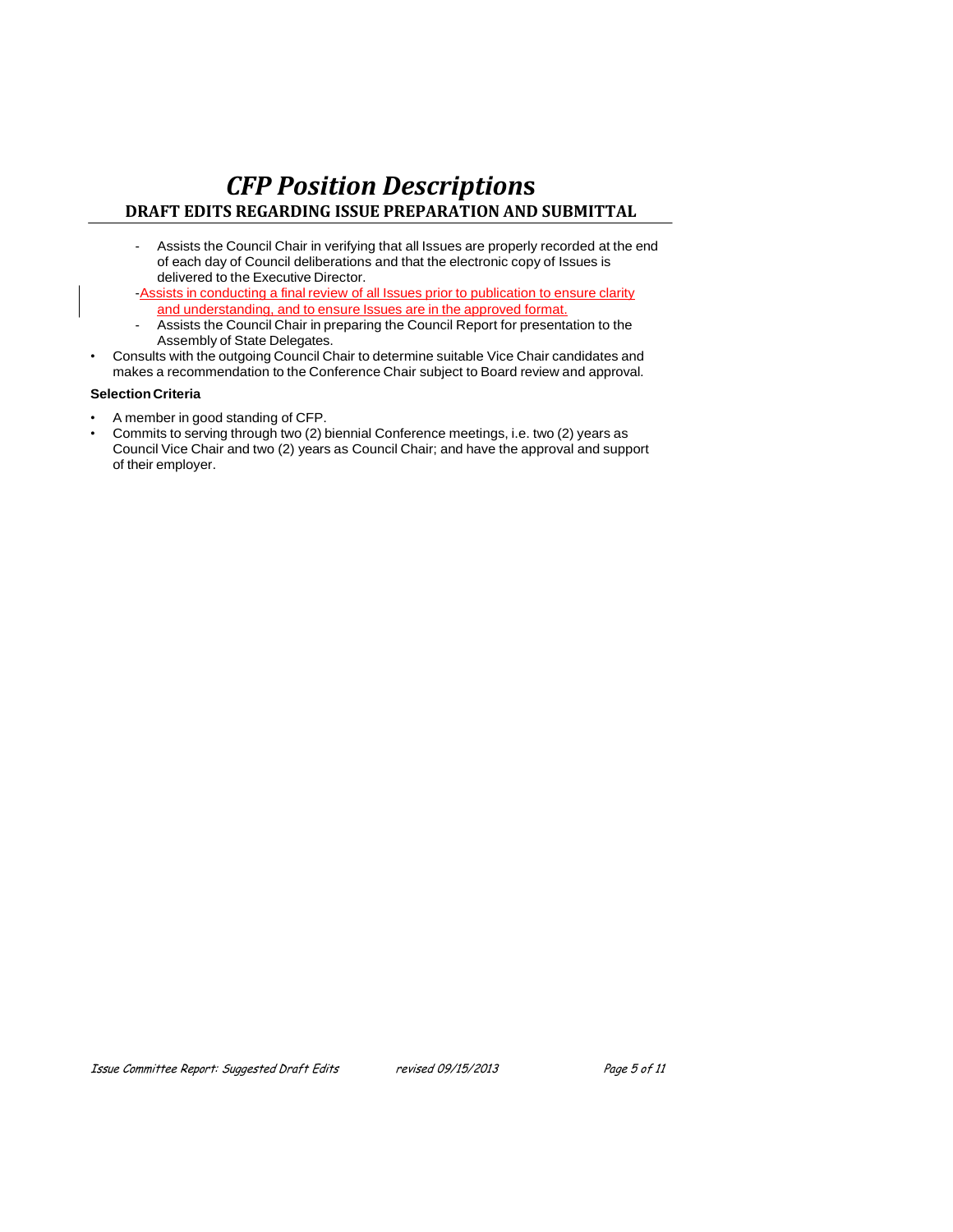**COMMITTEE CHAIR COMMITTEE** CHAIR

At the end of the biennial Conference for Food Protection (CFP) biennial meeting, the new Council Chair and Vice Chair nominate Chairs for their respective Committees who will be formally appointed by the Conference Chair and approved by the CFP Executive Board (Board).

#### **Responsibilities andDuties**

- Supports the objectives of CFP as stated in Article I of the *Constitution and Bylaws.*
- Has a working knowledge of Robert's Rules of Order/Parliamentary Procedure.
- Manages a Committee that serves from appointment until replaced or until the committee's charge(s) is completed.
- Selects the Committee Members with the assistance of the Council Chair and Council Vice Chair, ensuring that the membership is balanced among regulatory, industry, academia and **Example 2 are set of the constituency of the Conference.**
- Submits the recommended membership list to the Council Chair who forwards it to the Executive Director for distribution to the Board for review and approval by the August (Fall) Board meeting following the biennial CFP meeting.
- Notifies committee applicants of their appointment status and apprises committee members of their responsibilities.
- Assists the Council Chair and Council Vice Chair in identifying qualified Committee members for Council positions from the list of Council applicants.
- Oversees conduct of Committee responsibilities, including:
	- Determines whether the Committee needs to have written Committee Bylaws and develops them for review by the Constitution and Bylaws Committee; the Committee Chair then submits the reviewed Bylaws to the Council Chair for presentation to the Board for approval.
	- Copies Council Chair and Council Vice Chair on all communications sent to Committee members.
	- Follows the guidelines for Committees written in the *Conference Procedures*, Section VIII.

-Establishes a work plan and timeline to accomplish the committee's assigned charges.

- Schedules committee work, conference calls and meetings, delegates assignments to the committee members and ensures committee work is completed on time.
- -Requests from the Executive Board via the Council Chair any modification of assigned charges.
- Contacts the CFP Executive Director for information and required forms to be completed for Executive Board approval of CFP funds that are available to assist a Committee in conducting its business.
- Completes reports on a timely basis as requested by the Council Chair at least 30 days before each fall and spring Board meeting (held in April and August).
- -Writes Issue(s) and a final Committee Report with the assistance of the committee members as requested by the Council Chair.
	- **B** Submits draft of final committee report, Issues, and committee generated documents and recommendations for preliminary review by the Council Chair, Council Vice Chair, and Issue Chair by a stated due date.
	- Edits documents as necessary and works with Council Chair and Issue Chair to ensure clarity, understanding, and completeness of all committee generated documents, including making any non-substantive changes without requiring committee member approval (e.g., reorganization of information, insertion of missinginformation).

Issue Committee Report: Suggested Draft Edits revised 09/15/2013 Page 6 of 11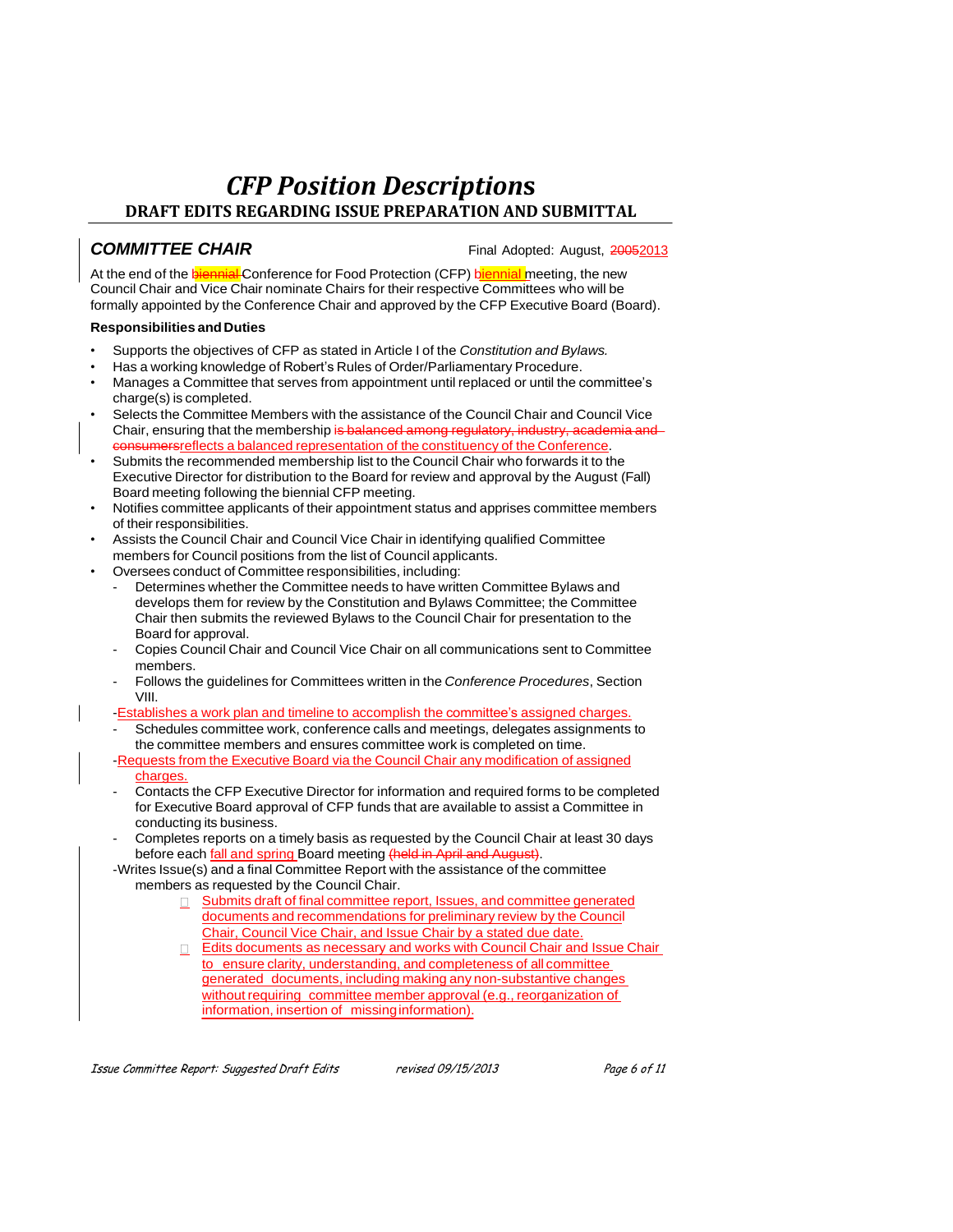- Shall submit to the committee any substantive changes to document content (i.e., change of purpose, intent or direction) for their approval with 48 hour response time requirement; majority vote of those that respond shall deem documents as "approved."
- $\Box$  Submits committee Issues by a stated due date and in the required format, and works with Issue Reviewers to ensure Issues are readable, easy to understand, and meets all submittal and acceptance criteria.

## **Selection Criteria**

- A member in good standing of CFP.
- Commits to serving as Committee Chair and have the approval and support of their employer.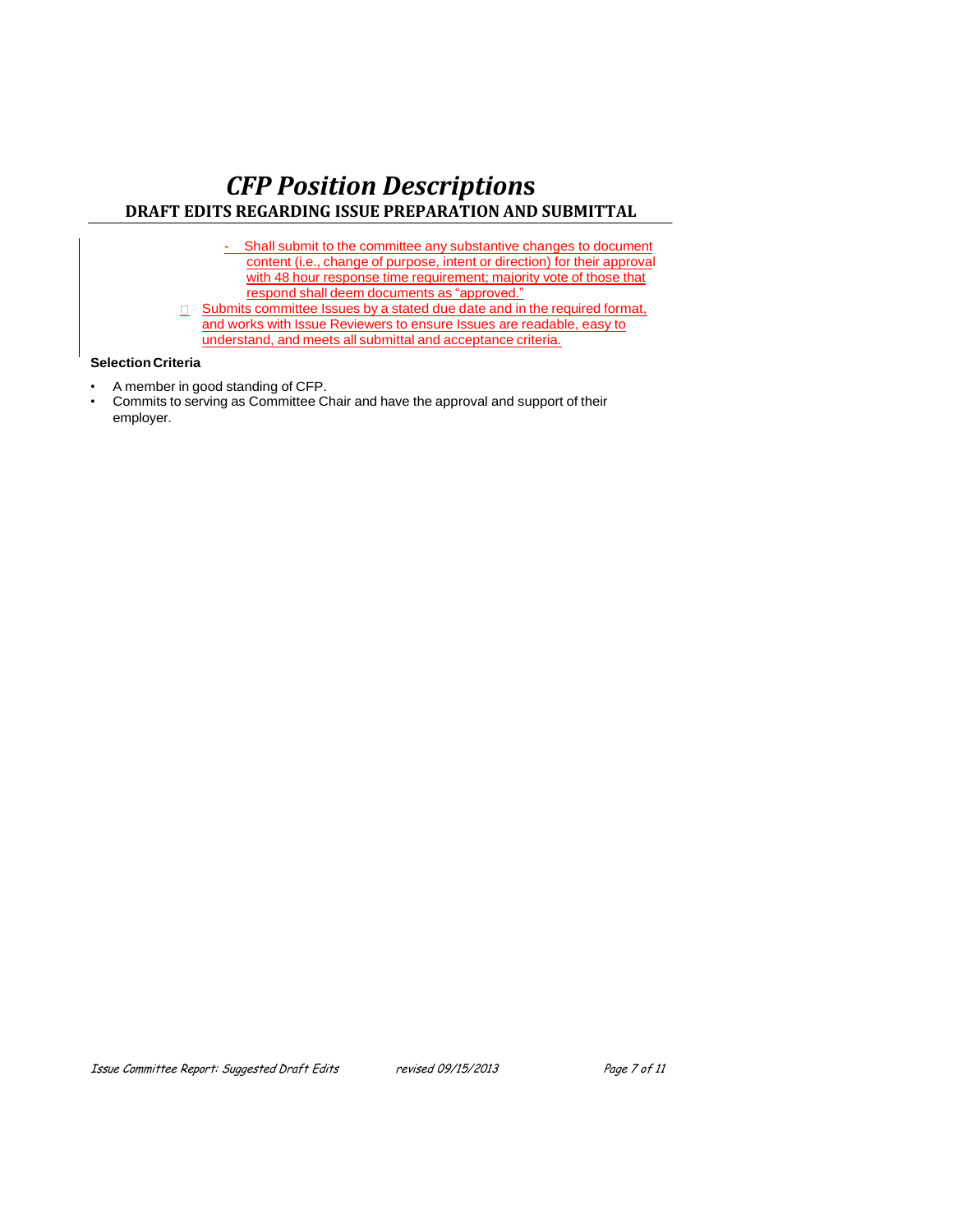## **ISSUE COMMITTEE** CHAIR

#### *PositionDescription*

At the end of the Conference for Food Protection (CFP) biennial meeting, the newly elected Conference Chair appoints the Issue Chair of the Issue Committee, with the approval of the Executive Board (Board), to serve through the next biennial Conference meeting. This standing committee reports directly to the Board.

#### **Responsibilities andDuties**

- Supports the objectives of the Conference for Food Protection as stated in Article I of the *Constitution and Bylaws.*
- Has a thorough knowledge of the CFP governing documents (i.e. *Constitution and Bylaws*, *Conference Procedures,* and *Biennial Meeting Information Manual).*

#### •Serves as Chair of the Issue Committee.

- Selects members of the Issue Committee\* from the roster of current CFP members. Committee should be comprised of at least eight (8) members and Ensures that the membership reflects a balanced representation of the constituency of the Conference.
- Reports to the Board as a standing committee chair and follows the direction of the Board.
- Schedules committee work and meetings, delegates assignments to the committee members, and ensures committee work is completed on time.
- -Submits a report of the Committee's activities to the Board thirty (30) days prior to each spring and fall Board meeting.
- •Serves as a member of the Constitution and Bylaws, Procedures Committee, and other adhoc committees as appropriate, to ensure compatibility of any new or revised policy or procedures that may impact the Issue process.
- •Works with the Executive Director to establish the annual calendar and confirm Issue submittal and review deadline dates.
- •Works with committee chairs, in conjunction with the Council Chairs and Council Vice Chairs, to ensure that all committee submitted Issues and final reports meet submittal and acceptancecriteria:
	- -Conducts a preliminary review of all draft committee final reports, Issues, recommendations, and content attachments for clarity, understanding, and completeness.
	- -Monitors final online Issue submittals and notifies each Council Chair of the status of Issues submitted by their committee chairs.
- •Works with the Conference Management Program (CMP) and Issue Management Program (IMP) to ensure that all Issues are submitted, reviewed, edited, and finalized or rejected according to CFP governing documents.
	- -Ensures that all Issues meet the required Issue submittal and acceptance criteria.
	- -Consults with Issue submitters and works with submitters to revise Issues to ensure clarity, understanding, and completeness.
	- -Notifies the Executive Director and Conference Chair of any Issue that fails to meet the required Issue acceptance criteria.
- Supervises the Issue Committee in its review of the Issues by doing the following: -Reviews Issues submitted at least seventy-five (75) days before the biennial meeting.Consults with Issue submitters and works with submitters to revise as needed. Submits to Issue Committee members all Issues that have been finalized, i.e., Issues that have met the Issue acceptance criteria specified in the *Conference*

Issue Committee Report: Suggested Draft Edits revised 09/15/2013 Page 8 of 11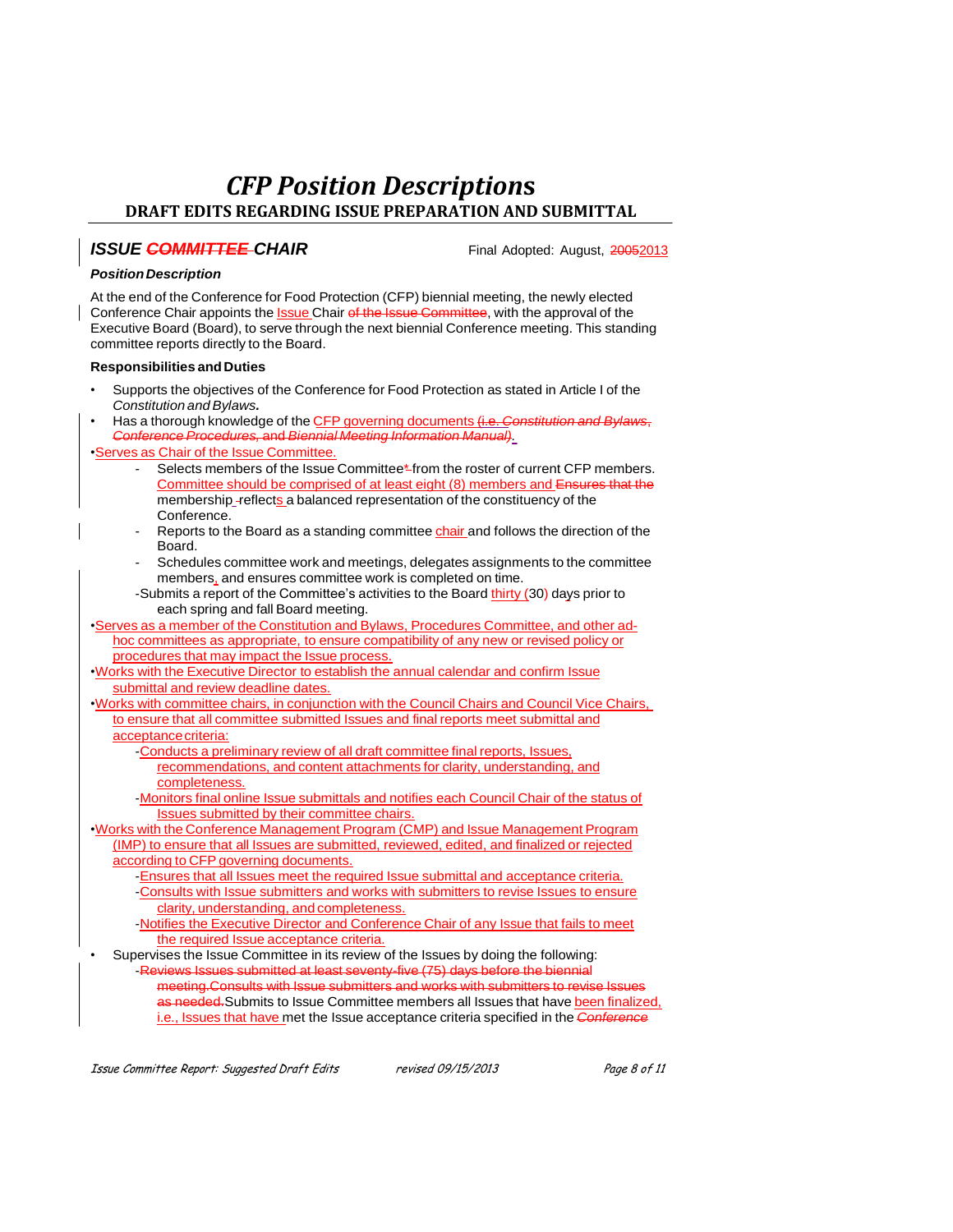| ProceduresCFP governing documents, as shown below, and are ready for council                                                                         |
|------------------------------------------------------------------------------------------------------------------------------------------------------|
| assignment.                                                                                                                                          |
| Ensures that the Issue Committee completes its assignments in accordance to the                                                                      |
| CFP governing documents.                                                                                                                             |
| All sections of form completed                                                                                                                       |
| Issue described completely with impact on retail distribution identified.                                                                            |
| Public health aspect clearly stated so as to be easily understood.                                                                                   |
| Suggested solution or rationale sufficiently detailed to cover all aspects of the<br>submission.                                                     |
| No commercialism.                                                                                                                                    |
|                                                                                                                                                      |
| Processes late breaking Issues accepted by the Board as follows:<br>A late breaking Issue submitted after the deadline may be considered for Council |
|                                                                                                                                                      |
| assignment if it has first been presented to the Board for review and acceptance.                                                                    |
| Rejects those Issues that have not met the Issue acceptance criteria specified in the                                                                |
| Conference Procedures as follows:                                                                                                                    |
| -Issue Chair will make a reasonable attempt to contact the submitter with a brief                                                                    |
| explanation of the suggested changes.                                                                                                                |
| -Failure of the submitter to correct and or resubmit the Issue prior to the deadline date                                                            |
| will result in rejection of the Issue.                                                                                                               |
| -At least thirty (30) days before the Conference meeting, the submitter of a rejected                                                                |
| Issue is notified as to the reason for the rejection. The Conference Chair receives a                                                                |
| copy of this communication.                                                                                                                          |
| -A rejected Issue may be considered a special Issue if resubmitted by the submitter.                                                                 |
| accepted by the Board and submitted by the Board to a Council at the beginning of                                                                    |
| the biennial meeting.                                                                                                                                |
| Numbers the assignments and attachments to reflect the Issue Committee assignments.                                                                  |
| Works with Council Chairs and Vice Chairs to ensure that Issues are numbered in                                                                      |
| accordance with the CFP governing documents.                                                                                                         |
| ·Submits the assigned and numberedfinalized Issue packets and attachments to the                                                                     |
| Executive Director.                                                                                                                                  |
| •Processes late breaking Issues according to the Late Issue Submission Policy.                                                                       |
| During the biennial meeting:                                                                                                                         |
| -Works with the Scribe Supervisor to conduct preliminary review of Issue                                                                             |
| recommendations for all Councils at end of each day; Issue Chair focuses on content                                                                  |
| clarity and understanding.                                                                                                                           |
| Reviews and edits all final Issue recommendations prior to printing or web posting to<br>$\overline{\phantom{a}}$                                    |
| ensure Issues are in the approved format.                                                                                                            |
| -Reassigns or transfers Issues between Councils as needed during Council                                                                             |
| deliberations by working with Council Vice Chairs to ensure that appropriate material                                                                |
| is transferred to the new Council, and verifying that a notice has been posted.                                                                      |
|                                                                                                                                                      |
| <b>Selection Criteria</b>                                                                                                                            |
| A member in good standing of CFP.                                                                                                                    |

• Commits to serving two (2) years as Chair of this standing committee and have the approval and support of their employer.

\*Note: The committee membership should be composed of at least eight (8) members: a Chair and at least one (1) representative from each of the following: state regulatory, local regulatory, federal agency, foodservice, retail food, academic institution and consumer organization.

Issue Committee Report: Suggested Draft Edits revised 09/15/2013 Page 9 of 11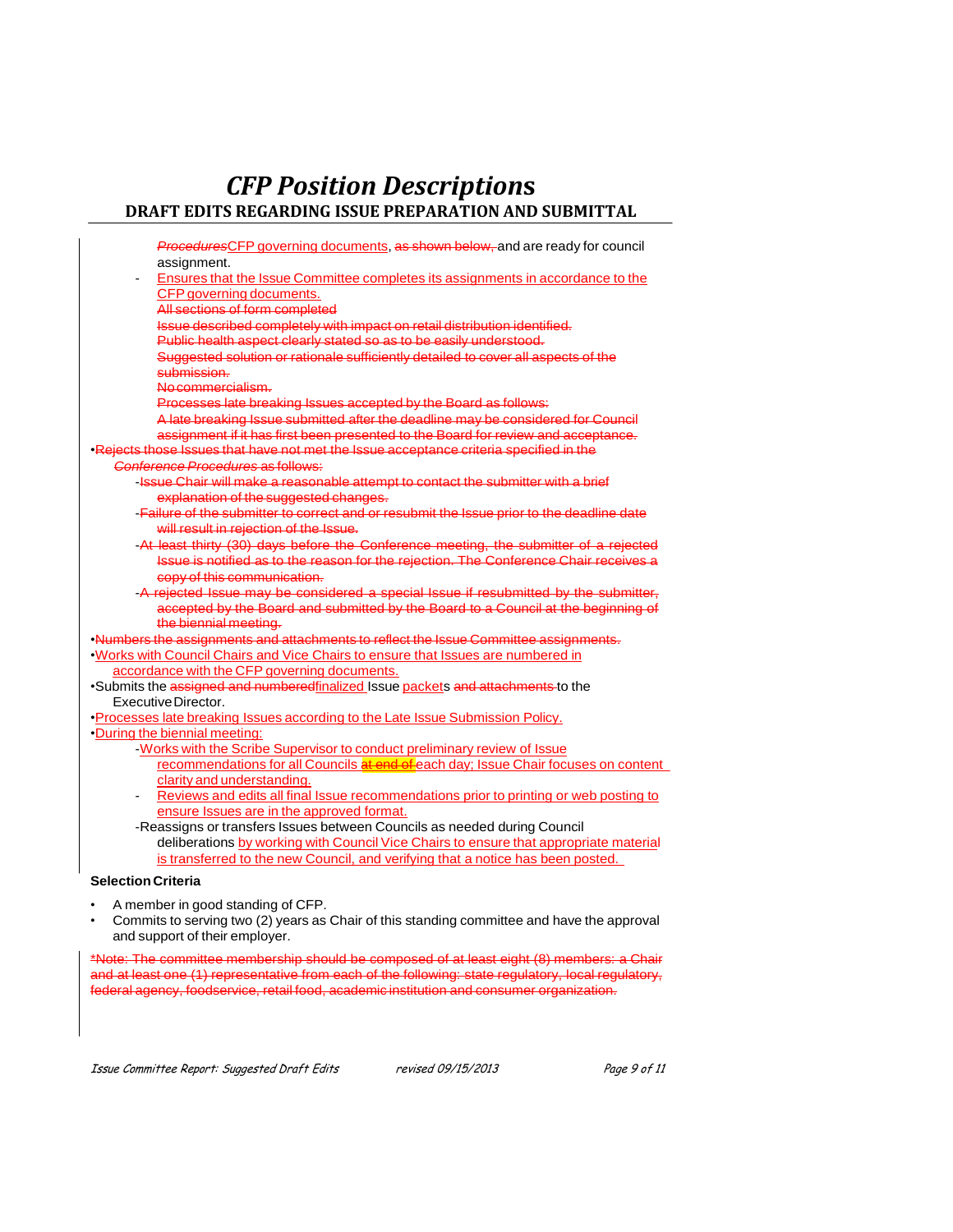## *CONSTITUTION AND BYLAWS / PROCEDURES COMMITTEE CHAIR*

Final Adopted: August, 20052013

#### *PositionDescription*

At the end of each biennial Conference for Food Protection (CFP) biennial meeting the newly elected Conference Chair appoints the Chair of the CFP Constitution and Bylaws/Procedures Committee, with the approval of the Executive Board (Board), to serve through the next biennial Conference meeting.

#### **Responsibilities andDuties**

- Supports the objectives of CFP as stated in Article I of the *Constitution and Bylaws.*
- Has a thorough knowledge of the CFP governing documents (*Constitution and Bylaws*, *Conference Procedures,* and *Biennial Meeting Information Manual).*
- Attends CFP Executive Board meetings.
- Reports to the Board as a standing committee chair and follows the direction of the Board.
- Selects members of the Constitution and Bylaws/Procedures Committee\* from the roster of current CFP members. Committee should be comprised of at least eleven (11) members and reflect a balanced representation of the constituency of the Conference.
- Submits a report of the Committee's activities to the Board 30 days before each semiannualspring and fall Board meeting.
- Serves as chair of the Constitution and Bylaws / Procedures Committee and Ooversees conduct of Committee responsibilities, including:
	- Submission-Submits to the Board of any Committee recommendations to improve CFP administrative functions through proposals to amend the CFP governing documents*Constitution and Bylaws and/or Conference Procedures.*
	- Review of proposed memoranda of understanding or other draft documents being considered by the Board to ensure consistency with other CFP memoranda of understanding, the CFPgoverning documents*ConferenceProcedures*, *Constitution and Bylaws*, and other working documents.
	- Preparation, submission, and presentation at the biennial meeting, of Issues for Council II deliberations that contain the Board's recommendations to amend the CFP governing documents*Constitution and Bylaws and/or Conference Procedures.*
	- Presents a training session at the beginning of the biennial meeting to inform the participants about the workings of CFP, the CFP governing documents *Constitution and Bylaws, Conference Procedures, Biennial Meeting Information Manual and* other CFPworking documents.
	- Reviews draft Bylaws from proposed by other CFP Committees Chairs for consistency and uniformity with the CFP governing documents *Constitution and Bylaws, and the Conference Procedures.*
	- Keeps current the CFP governing documents *Constitution and Bylaws and Conference Procedures* to reflect recommendations duly adopted by the CFP and submit official copies to the Executive Director for electronic storage and duplication as needed.
	- Edits other master documents of the CFP, including the *Biennial Meeting Information Manual.*
- Prior to each biennial meeting, reviews all Issues related to CFP governance to ensure recommended language is consistent and uniform and does not conflict with existing CFP documents; any suggested edits shall be submitted in writing to the Board, and to the Council Chair and Council Vice Chair for presentation during the Council deliberation.

#### **Selection Criteria**

Issue Committee Report: Suggested Draft Edits revised 09/15/2013 Page 10 of 11